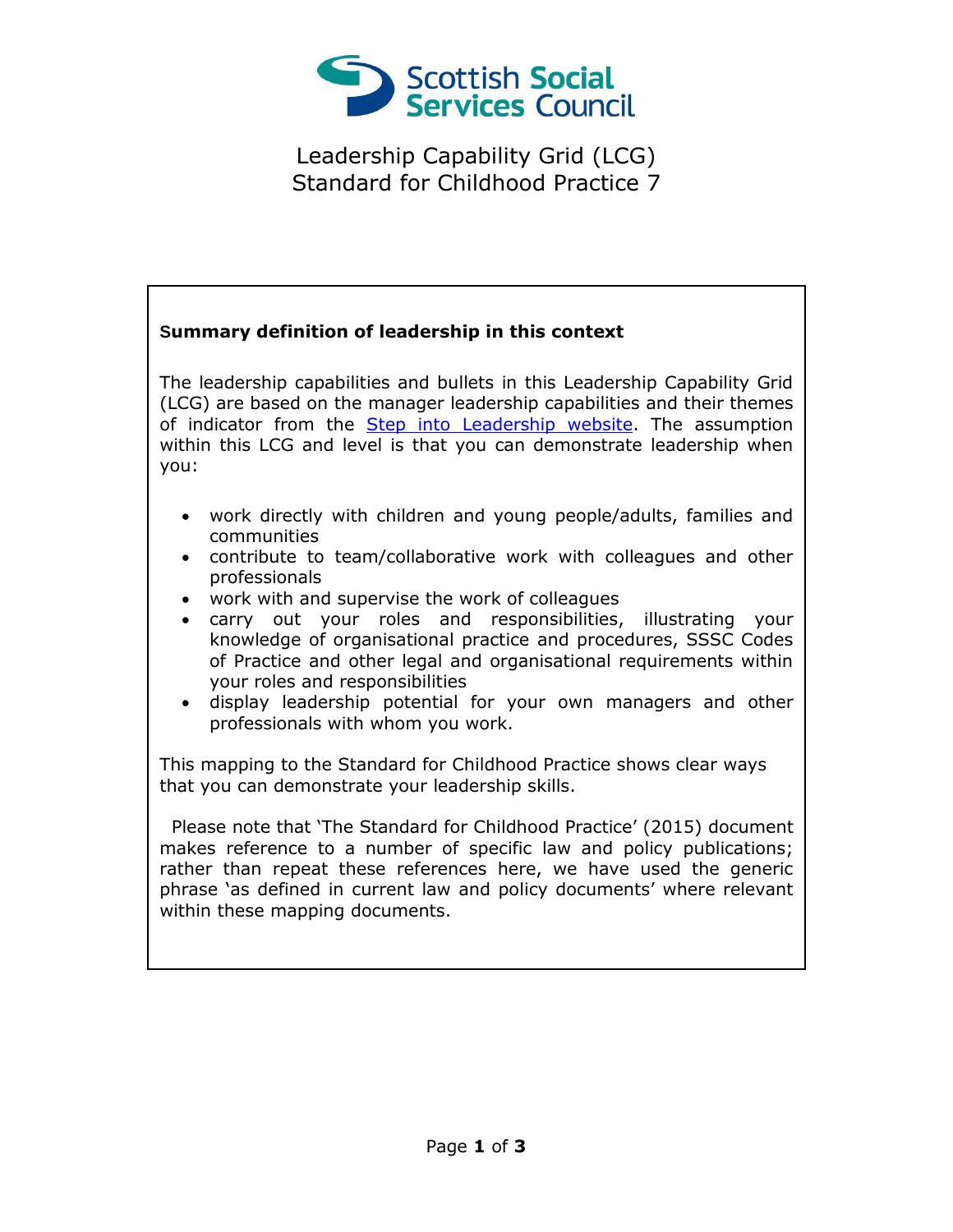

## Leadership Capability Grid (LCG) Standard for Childhood Practice 7

| Leadership<br>capabilities                   | When you have a critical understanding of the theories and<br>principles required to analyse and critically evaluate the<br>programmes provided by the service, you can demonstrate<br>leadership capabilities by:                                                                                                                                                                                                                                                                                                                                                                                                                                                                                                                                                                           |
|----------------------------------------------|----------------------------------------------------------------------------------------------------------------------------------------------------------------------------------------------------------------------------------------------------------------------------------------------------------------------------------------------------------------------------------------------------------------------------------------------------------------------------------------------------------------------------------------------------------------------------------------------------------------------------------------------------------------------------------------------------------------------------------------------------------------------------------------------|
| Self-<br>leadership                          | Displaying self leadership when you:<br>Demonstrate and adapt leadership when:<br>demonstrating an in depth knowledge and understanding of<br>$\bullet$<br>methods and underlying theories and are able to justify the content<br>of programmes in relation to their relevance for children and young<br>peoples' development (7.1)<br>• knowing how to evaluate and further develop programmes in order<br>to maximise the opportunities for effective engagement by children<br>and young people (7.2)<br>Demonstrate and promote resilience when:<br>demonstrating an in depth knowledge and understanding of<br>methods and underlying theories and are able to justify the content<br>of programmes in relation to their relevance for children and young<br>peoples' development (7.1) |
| <b>Motivating</b><br>and inspiring<br>others | Motivating and inspiring others when you:<br>Inspire people by personal example when:<br>demonstrating an in depth knowledge and understanding of<br>methods and underlying theories and are able to justify the content<br>of programmes in relation to their relevance for children and young<br>peoples' development (7.1)<br>knowing how to evaluate and further develop programmes in order<br>to maximise the opportunities for effective engagement by children<br>and young people (7.2)<br>Drive the creation of a learning and performance culture when;<br>knowing how to evaluate and further develop programmes in order<br>to maximise the opportunities for effective engagement by children<br>and young people (7.2)                                                        |
| <b>Empowering</b><br>people                  | <b>Empowering people when you:</b><br>Drive a knowledge management culture when:<br>demonstrating an in depth knowledge and understanding of<br>methods and underlying theories and are able to justify the content<br>of programmes in relation to their relevance for children and young<br>peoples' development (7.1)                                                                                                                                                                                                                                                                                                                                                                                                                                                                     |
| <b>Collaborating</b><br>and                  | <b>Collaborating and influencing when you:</b><br>Influence people when:                                                                                                                                                                                                                                                                                                                                                                                                                                                                                                                                                                                                                                                                                                                     |